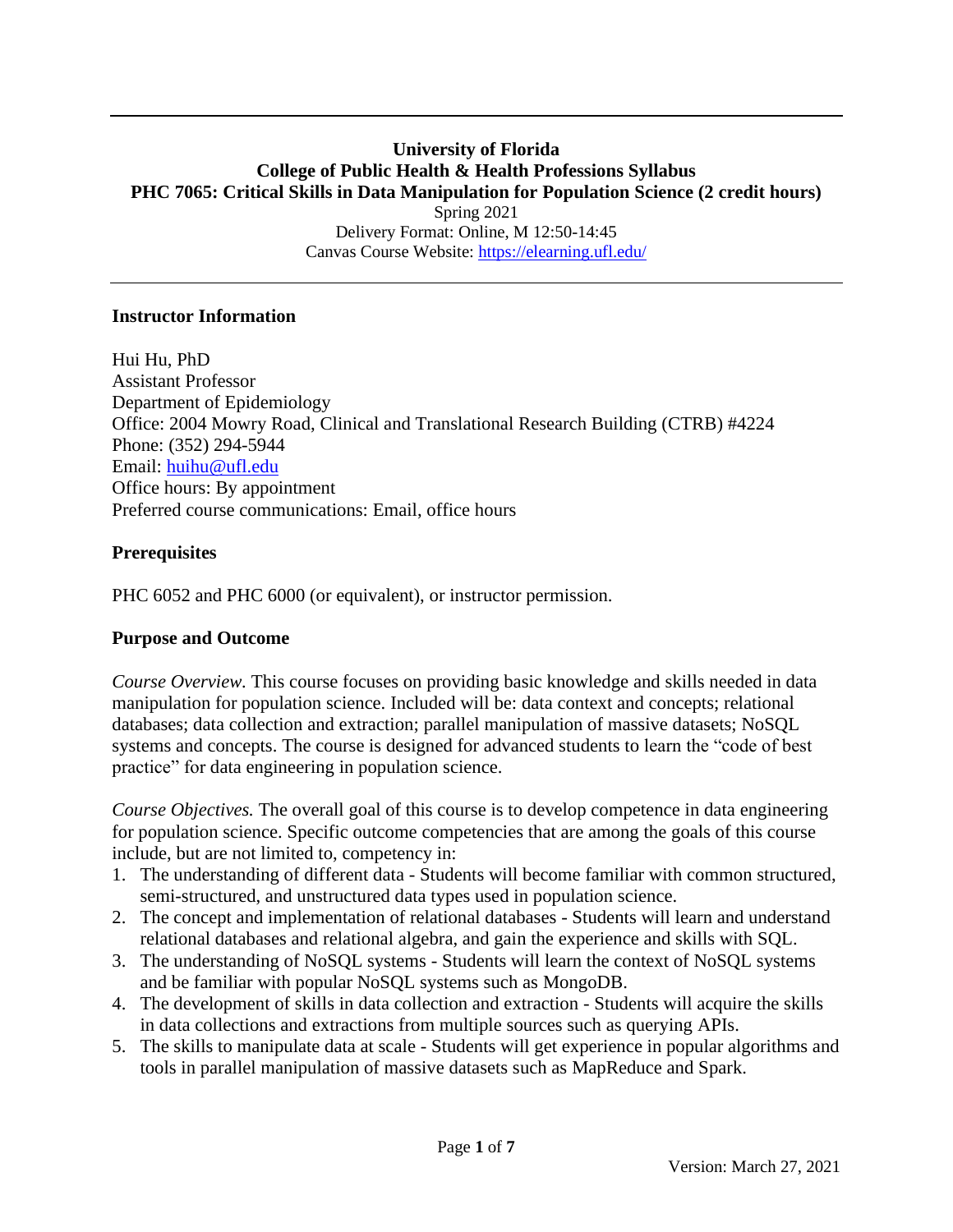6. Ethical maintenance to human subject data – Students will learn the important issues regarding data storage and backup, data sharing and transferring, and meta-data maintenance.

*Instructional Methods.* We will meet for 13 weeks. Each week includes a recorded lecture and a live recitation session that lasts around 1 hour (start at 12:50pm on Monday). Students will be expected to run VirtualBox on their laptops for the labs and recitation sessions unless otherwise required. Recitations are weekly live sessions with your TA that will answer your questions and explain solutions to your homework and exam. For students in the Certificate in Psychiatric Epidemiology (CPE) program, if you are not able to attend the recitation, you can review a recording of the session, posted the day after. Grades will be based on attendance and participation (5%), homework assignments (25%), mid-term exam (35%), and final project (35%).

### **Description of Course Content**

#### *Course Schedule.*

| Date              | Agenda ( $\bullet$ = topic, $\Diamond$ = Lab, $\bullet$ = Recitation)                                      | <b>Assignment Due</b><br>(% of Final Grade*) | Project Due<br>(% of Final Grade) |  |
|-------------------|------------------------------------------------------------------------------------------------------------|----------------------------------------------|-----------------------------------|--|
| January 11, 2021  | • Course overview (live session)<br>♦ Virtual machine setup                                                |                                              |                                   |  |
| January 25, 2021  | $\bullet$ Introduction to R<br>$\Diamond$ R crash course<br>• VM setup troubleshoot, R crash course<br>Q&A |                                              |                                   |  |
| February 1, 2021  | • Basic Structured Query Language<br>$\Diamond$ SQL 1<br>$\triangle$ Assignment 1 solution                 | Assignment 1 (5%)                            |                                   |  |
| February 8, 2021  | · Data models and relational SQL<br>$\Diamond$ SQL 2<br>$\triangle$ SQL Q&A                                |                                              |                                   |  |
| February 15, 2021 | • Many-to-many relationships in SQL<br>$\lozenge$ SQL 3<br>$\triangle$ SQL Q&A                             |                                              |                                   |  |
| February 22, 2021 | ◊ In-class exercise: SQL<br>$\triangle$ Assignment 2 solution                                              | Assignment 2 (5%)                            | Form a project<br>team $(0\%)$    |  |
| March 1, 2021     | ◊ Mid-term exam: SQL<br>$\triangle$ Assignment 3 solution                                                  | Assignment 3 (5%)                            |                                   |  |
| March 8, 2021     | • Review of mid-term exam and SQL                                                                          |                                              | Project proposal<br>(5%)          |  |
| March 15, 2021    | • Access web data<br>$\Diamond$ httr<br>$\triangle$ Mid-term exam solution                                 |                                              |                                   |  |
| March 22, 2021    | · In-class exercise: access web data<br>◆ Web data Q&A                                                     |                                              |                                   |  |
| March 29, 2021    | • Spatial data<br>$\lozenge$ PostGIS<br>◆ Spatial data Q&A                                                 |                                              |                                   |  |
| April 5, 2021     | • NoSQL databases<br>$\Diamond$ MongoDB<br>$\triangle$ Assignment 4 solution                               | Assignment 4 (5%)                            |                                   |  |
| April 12, 2021    | • Student presentations (live session)                                                                     | Assignment 5 (5%)                            |                                   |  |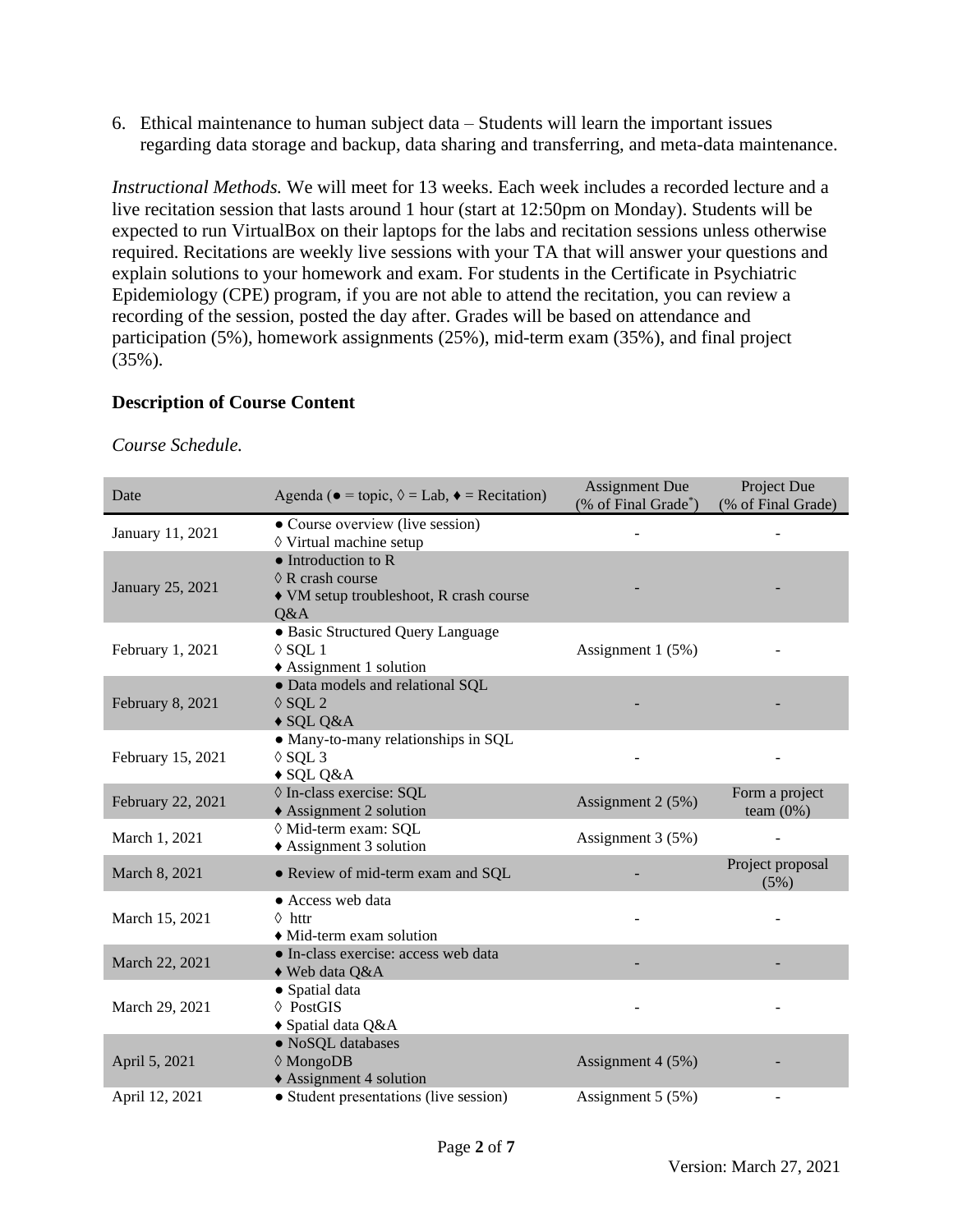April 19, 2021  $\bullet$  Assignments 5 and 6 solution (optional) Assignment 6 (5%) Project report (30%)

\* Only the highest 5 grades will count towards the final course grade.

*Course Materials and Technology.* Readings for the course will be assigned each week for the next lecture. There is no required textbook. For technical support for this class, please contact the UF Help Desk at: [Learning-support@ufl.edu,](mailto:Learning-support@ufl.edu) (352) 392-HELP – select option 2, or [https://lss.at.ufl.edu/help.shtml.](https://lss.at.ufl.edu/help.shtml)

### **Academic Requirements and Grading**

*Grade Composition.*

- Attendance and participation: 5%
- Homework assignments: 25%
- Mid-term exam: 35%
- Project proposal: 5%
- Final project presentation: 10%
- Final project report: 20%

*Attendance and participation.* Class attendance is mandatory (only students in the CPE program cannot attend the live recitation sessions). Excused absences follow the criteria of the UF Graduate Catalogue (e.g. illness, serious family emergency, military obligations, religious holidays), and should be communicated to the instructor prior to the missed class day when possible. UF rules require attendance during the first two course sessions. Each unexcused absence results in a 1.5% point deduction from the final grade. Missing more than three scheduled sessions without excuse (each live recitation session is about 1 hour) will result in a failure. Students are responsible for all material presented in class and meeting the scheduled due dates for class assignments.

*Homework assignments.* A total of 6 assignments will be given, and the highest 5 grades will count towards the final grade. All assignments are small programming projects. You are required to compliant with the following assignment rules:

- Your assignment must be turned in no later than the due time.
- Late homework assignments will NOT be accepted, unless you have a formal proof of the exception (e.g., a written doctor note, a police ticket, etc.).
- No handwritten assignment. All assignments need to be submitted electronically either by email or the online system (will be clarified at the beginning of the course).
- DO NOT COPY OTHERS' HOMEWORK. There is zero-tolerance. The one who copy the homework will receive 0 point; and the one who is copied will get only 50% of the points that he/she should have received.
- You can work with others (e.g., discuss, consult, etc.) on a homework assignment. And, if you work on a homework assignment with other students in the course, you are required to list their names when you turn in the assignment. Plagiarism will receive 0 point.
- Searching for a solution on the web—and then submitting it as your answer for a homework assignment—will be considered a violation.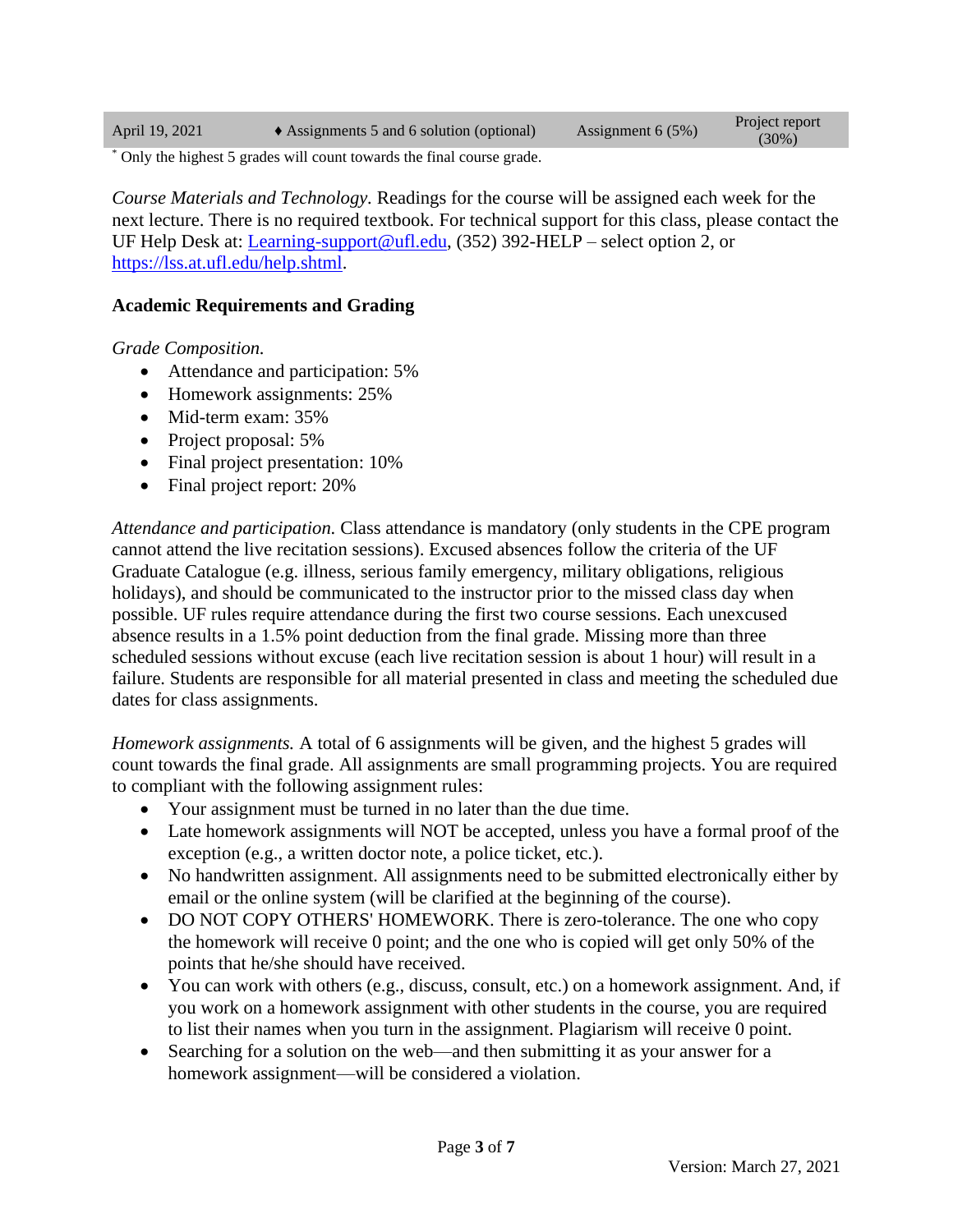*Course project.* The final product of the course is a course project, which consists of 40% of the final grade. Each student is required to complete a course project. You can collaborate with other students as a team. However, each team can have up to two (2) members. Exception can only be made with written explanation and subject to the instructor's approval. In addition, please clearly delineate roles and responsibilities of each team member. Your final grade of the course project will be adjusted based on your contribution (e.g., merely presenting the project in the final presentation is NOT a contribution). Two options are available for the course project. OPTION A: Pick one article from a list of publications (which will be made available mid-February), and write codes to reproduce its data engineering and descriptive analyses. OPTION B: Come up your own ideas for the course project. It is required to include at least ONE non-traditional data source (e.g. spatial data, web data, etc.) other than the traditional survey data. Please note that although an analyses/modelling section is required for the project, it is not the focus of this course. Instead, you should focus more on the data accessing and engineering part. Please follow the detailed requirements below.

# *Project proposal requirements:*

- Cover Page: Include title and list of team members.
- Project description: Up to one (1) page.
	- o Specific Aims/Objectives: for those choosing option A, please cite the article you'd like to reproduce and briefly summarize the specific aims/objectives of the article. For those choosing option B, please state your aims/objectives.
	- o Data Source: please provide details about the data and how it can be accessed
	- o Preliminary Data Pipelines: please briefly describe the data engineering steps involved in this project
	- o Timeline
- Literature cited (no page limit); please follow the Vancouver style.
- Proposals must use single column and single spacing; Arial or Times New Roman font; font size no smaller than 11 point; tables and figure labels can be in 10 point; 0.5 inch margins.

# *Project report requirements:*

- For those choosing option A, the project report should be structured as an R Markdown Notebook, with all the codes, explanations to the codes, and outputs.
- For those choosing option B, please structure the report to include:
	- o Title (14 point typeface) and names of each team member
	- o Abstract: no more than 250 words summarizing the project.
	- o Introduction: a short background and objective(s) of the study.
	- o Methods: design, setting, dataset, approaches, and main outcome measurements.
	- o Results: key findings
	- o Discussion: key conclusions with direct reference to the implications of the methods and/or results.
	- o References: please follow the Vancouver style.

# *Final project presentation:*

• Up to fifteen (15) slides and no more than 15 minutes of presentation with 5 minutes Q&A.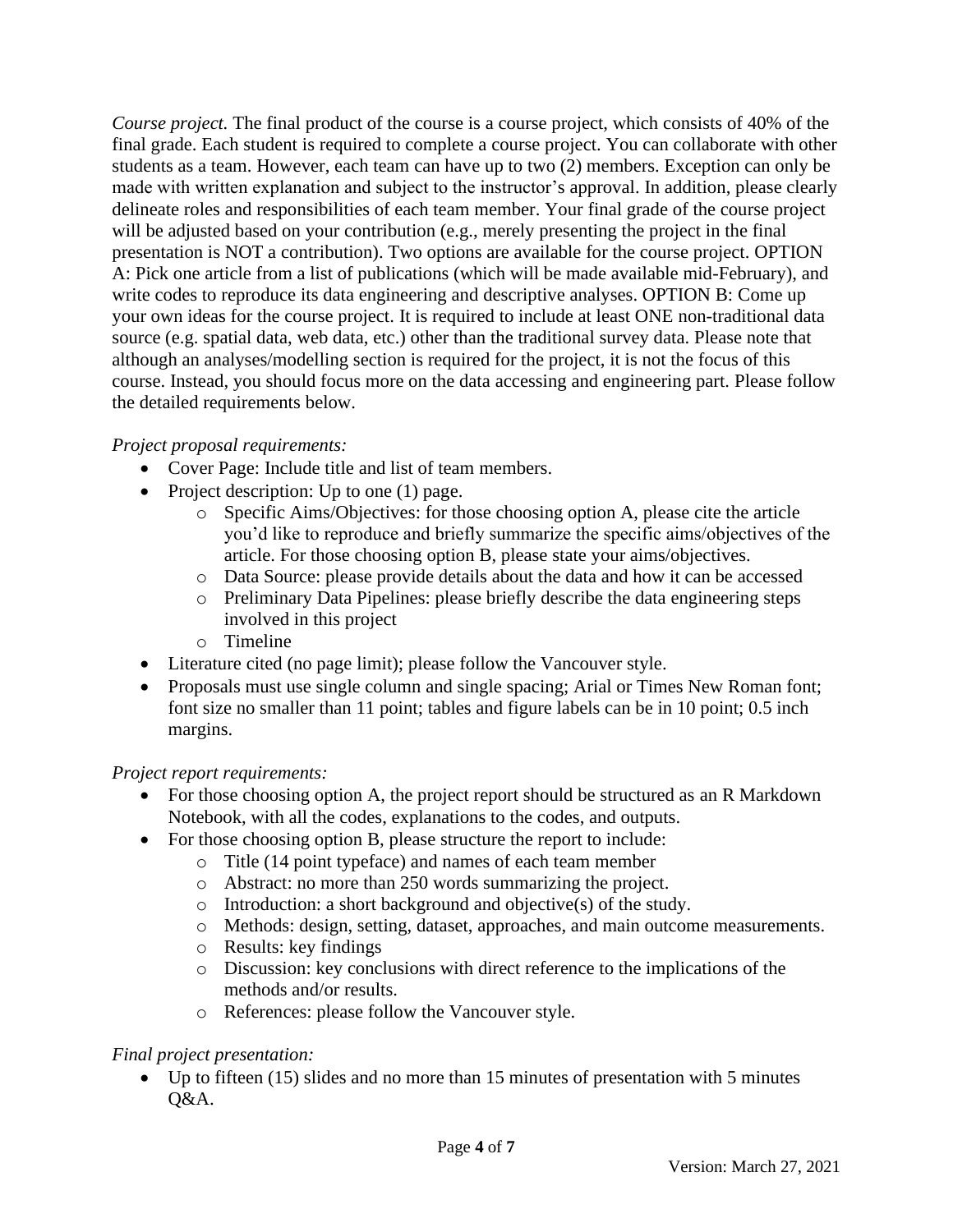• Please send the slides to the instructor at least three (3) days in advance.

#### *Point system.*

| Points earned 93-100 90-92 87-89 83-86 80-82 77-79 73-76 70-72 67-69 63-66 60-62 <60 |               |     |                                |           |               |                 |     |
|--------------------------------------------------------------------------------------|---------------|-----|--------------------------------|-----------|---------------|-----------------|-----|
| Letter grade                                                                         | $A B+$        |     | $\mathsf{B}$ B B C C C C D D D |           |               | $\triangle$ D-Z |     |
| Grade points                                                                         | 4.0 3.67 3.33 | 3.0 | 2.67 2.33 2.0                  | 1.67 1.33 | $1.0 \t 0.67$ |                 | 0.0 |

For greater detail on the meaning of letter grades and university policies related to them, see the Registrar's Grade Policy regulations at:<http://catalog.ufl.edu/ugrad/current/regulations/info/grades.aspx>

### **Student Expectations, Roles, and Opportunities for Input**

*Expectations Regarding Course Behavior.* Please come to class on time and be prepared to stay until the time scheduled as the end of class. We think your investment in the degree is worth maximizing your in-class experience, and we expect to provide materials that utilize the full, scheduled class times. The use of cell phones is not permitted. Please turn them off or, if you expect urgent calls, set them to "vibrate." Please do not engage in "side conversations" while the instructor or a presenter is leading the class. If the material is unclear, other students are likely to have a similar question; you are strongly encouraged to ask in-class questions so that all students may benefit from the discussion.

*Communication Guidelines.* Assistance with course material is available during scheduled office hours or by appointment. Emailed questions are also welcome, and we aim to address all such inquiries within 24 hours of receipt (or on Monday if the email was sent on Friday). Please do not re-send the same question until the appropriate time frame has elapsed (24 hours or end of day Monday for emails sent on Friday). Student success and understanding is of the utmost importance, so each email receives careful consideration.

*Academic Integrity.* Students are expected to act in accordance with the University of Florida policy on academic integrity. As a student at the University of Florida, you have committed yourself to uphold the Honor Code, which includes the following pledge:

"We, the members of the University of Florida community, pledge to hold ourselves and our peers to the highest standards of honesty and integrity."

You are expected to exhibit behavior consistent with this commitment to the UF academic community, and on all work submitted for credit at the University of Florida, the following pledge is either required or implied:

"On my honor, I have neither given nor received unauthorized aid in doing this assignment."

It is your individual responsibility to know and comply with all university policies and procedures regarding academic integrity and the Student Honor Code. Violations of the Honor Code at the University of Florida will not be tolerated. Violations will be reported to the Dean of Students Office for consideration of disciplinary action. For additional information regarding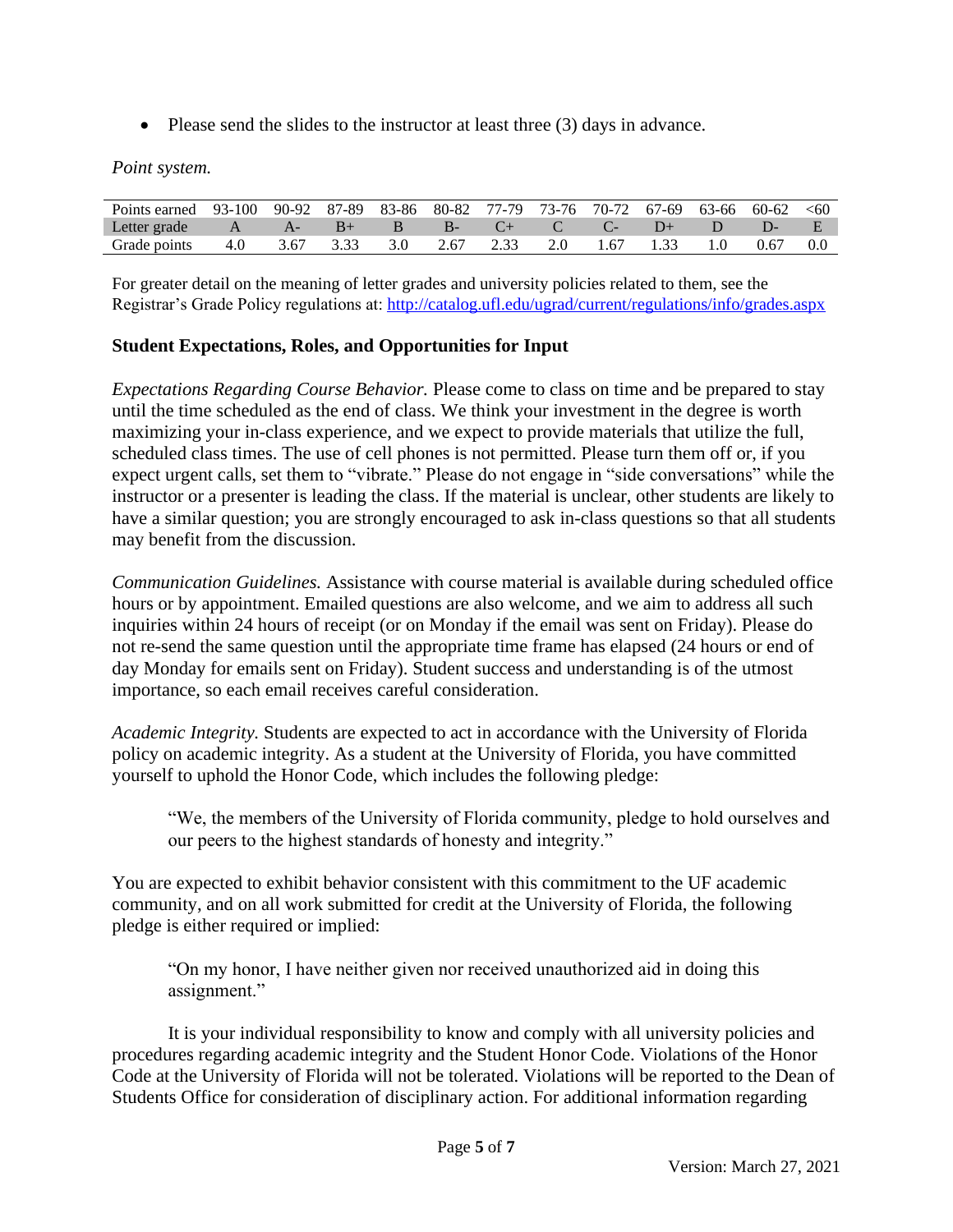Academic Integrity, please see Student Conduct and Honor Code or the Graduate Student Website for additional details:

- <https://www.dso.ufl.edu/sccr/process/student-conduct-honor-code/>
- <http://gradschool.ufl.edu/students/introduction.html>

Please remember cheating, lying, misrepresentation, or plagiarism in any form is unacceptable and inexcusable behavior.

*Online Faculty Course Evaluation Process.* Students are expected to provide feedback on the quality of instruction in this course by completing online evaluations at [https://evaluation.ufl.edu.](https://evaluation.ufl.edu/) Students will be given specific times when the evaluations can be made. Summary results of these assessments are available to students at [https://evaluations.ufl.edu/results/.](https://evaluations.ufl.edu/results/)

It is very important to me that you are able to develop a set of data engineering tools in this course that you will find useful in your career. Naturally, the presentation of some tools may be stronger than others. Your feedback on this issue is extremely valuable to me; please feel free to comment on what strategies worked and which might be improved, as I will modify future versions of this course to leverage such knowledge of strengths and weaknesses. As an additional consideration, these evaluations are also useful at the University level, as they are examined in the context of faculty tenure and promotion procedures.

### **Online Synchronous Sessions**

Our class sessions may be audio visually recorded for students in the class to refer back and for enrolled students who are unable to attend live. Students who participate with their camera engaged or utilize a profile image are agreeing to have their video or image recorded. If you are unwilling to consent to have your profile or video image recorded, be sure to keep your camera off and do not use a profile image. Likewise, students who un-mute during class and participate orally are agreeing to have their voices recorded. If you are not willing to consent to have your voice recorded during class, you will need to keep your mute button activated and communicate exclusively using the "chat" feature, which allows students to type questions and comments live. The chat will not be recorded or shared. As in all courses, unauthorized recording and unauthorized sharing of recorded materials is prohibited.

# **Support Services**

*Accommodations for Students with Disabilities.* If you require classroom accommodation because of a disability, you must register with the Dean of Students Office [http://www.dso.ufl.edu](http://www.dso.ufl.edu/) within the first week of class. The Dean of Students Office will provide documentation of accommodations to you, which you must then give to me as the instructor of the course to receive accommodations. Please make sure you provide this letter to me by the end of the second week of the course. The College is committed to providing reasonable accommodations to assist students in their coursework.

*Counseling and Student Health.* Students sometimes experience stress from academic expectations and/or personal and interpersonal issues that may interfere with their academic performance. If you find yourself facing issues that have the potential to or are already